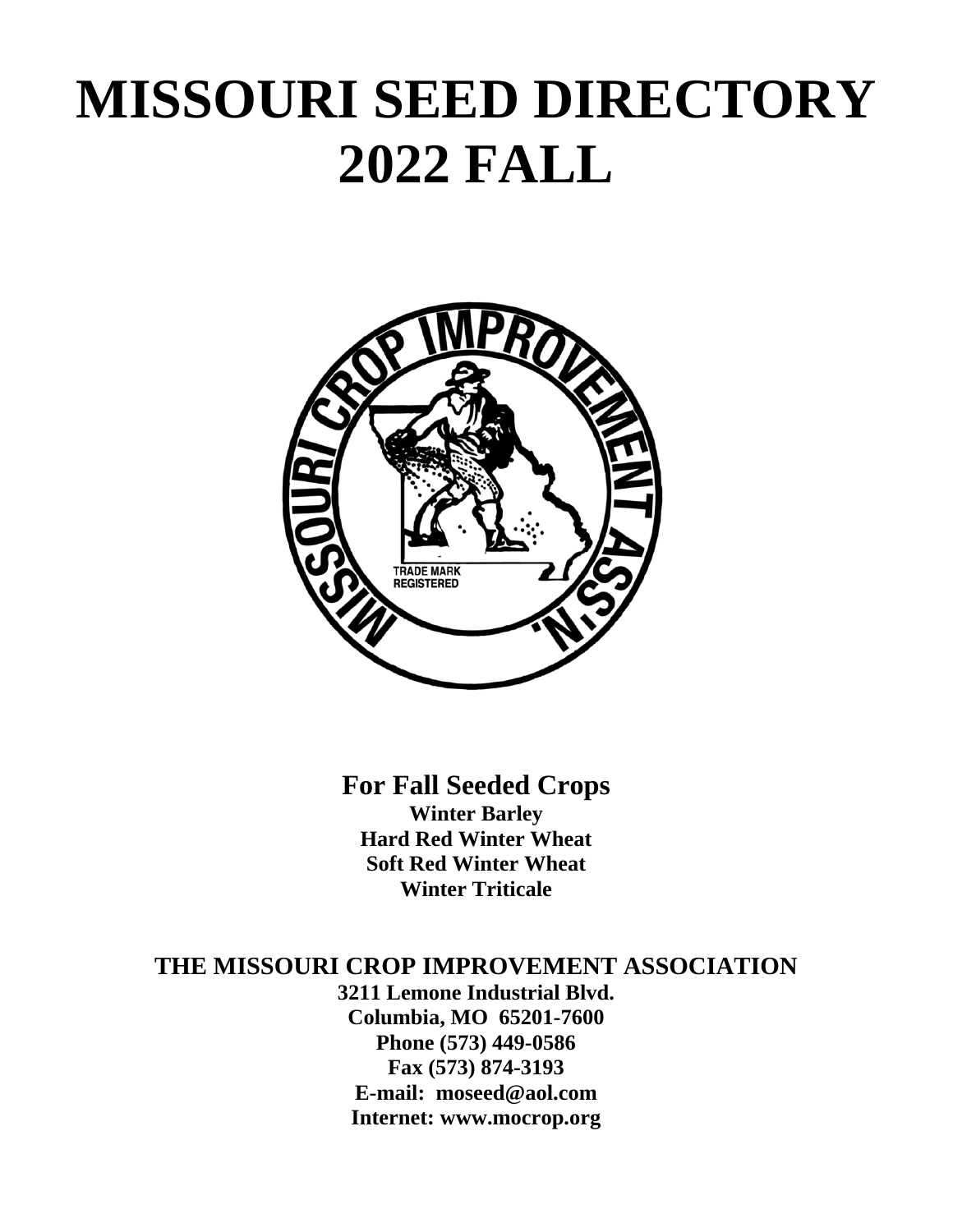## **TABLE OF CONTENTS**

| Foreword                                |                  |                     | $\mathbf{1}$ |
|-----------------------------------------|------------------|---------------------|--------------|
| Officers, Directors and Staff           |                  |                     | $\mathbf{1}$ |
| Purpose of Seed Certification           |                  |                     | 1            |
| <b>Plant Variety Protection Listing</b> |                  |                     | 3            |
| 2022 Fall Producers Listing             |                  |                     | 4            |
| <b>Winter Barley</b>                    |                  |                     |              |
| Secretariat                             |                  |                     | 6            |
| Hard Red Winter Wheat                   |                  |                     |              |
| WB4401                                  |                  |                     | 6            |
| Zenda                                   |                  |                     | 6            |
| Soft Red Winter Wheat                   |                  |                     |              |
| AgriMAXX 463                            | $\boldsymbol{7}$ | LVF 1640            | 10           |
| AgriMAXX 475                            | $\tau$           | Missouri Pride 7202 | 10           |
| AgriMAXX 490                            | $\overline{7}$   | Momentum 104        | 10           |
| AgriMAXX 500                            | $\tau$           | Momentum 106        | 11           |
| AgriMAXX 503                            | $\tau$           | Momentum 110        | 11           |
| AgriMAXX 505                            | 8                | Oakes               | 11           |
| AgriMAXX 511                            | 8                | Oliver              | 11           |
| AgriMAXX 513                            | 8                | Pioneer Brand 26R10 | 12           |
| AgriMAXX 520                            | 8                | Pioneer Brand 26R36 | 12           |
| Anna                                    | 8                | Pioneer Brand 26R41 | 12           |
| <b>Bess</b>                             | 8                | Pioneer Brand 26R45 | 12           |
| <b>Branson</b>                          | 9                | Pioneer Brand 26R59 | 12           |
| GrowPro GP747                           | 9                | Roane               | 13           |
| K-2202SRW                               | 9                | SY Richie           | 13           |
| K-9102SRW                               | 9                | SY Viper            | 13           |
| Kingrazer                               | 9                | Truman              | 13           |
| <b>KSC 1180</b>                         | 9                | WB2606              | 14           |
| Liberty 5658                            | 10               | <b>XL 210</b>       | 14           |
| LVF 0938                                | 10               | <b>XL 222</b>       | 14           |
| LVF 1542                                | 10               | <b>XL 297</b>       | 14           |
|                                         |                  | XL 332              | 14           |

| Winter Triticale  |    |
|-------------------|----|
| 641512175 (Surge) | 14 |

2022 Annual Meeting Announcement 15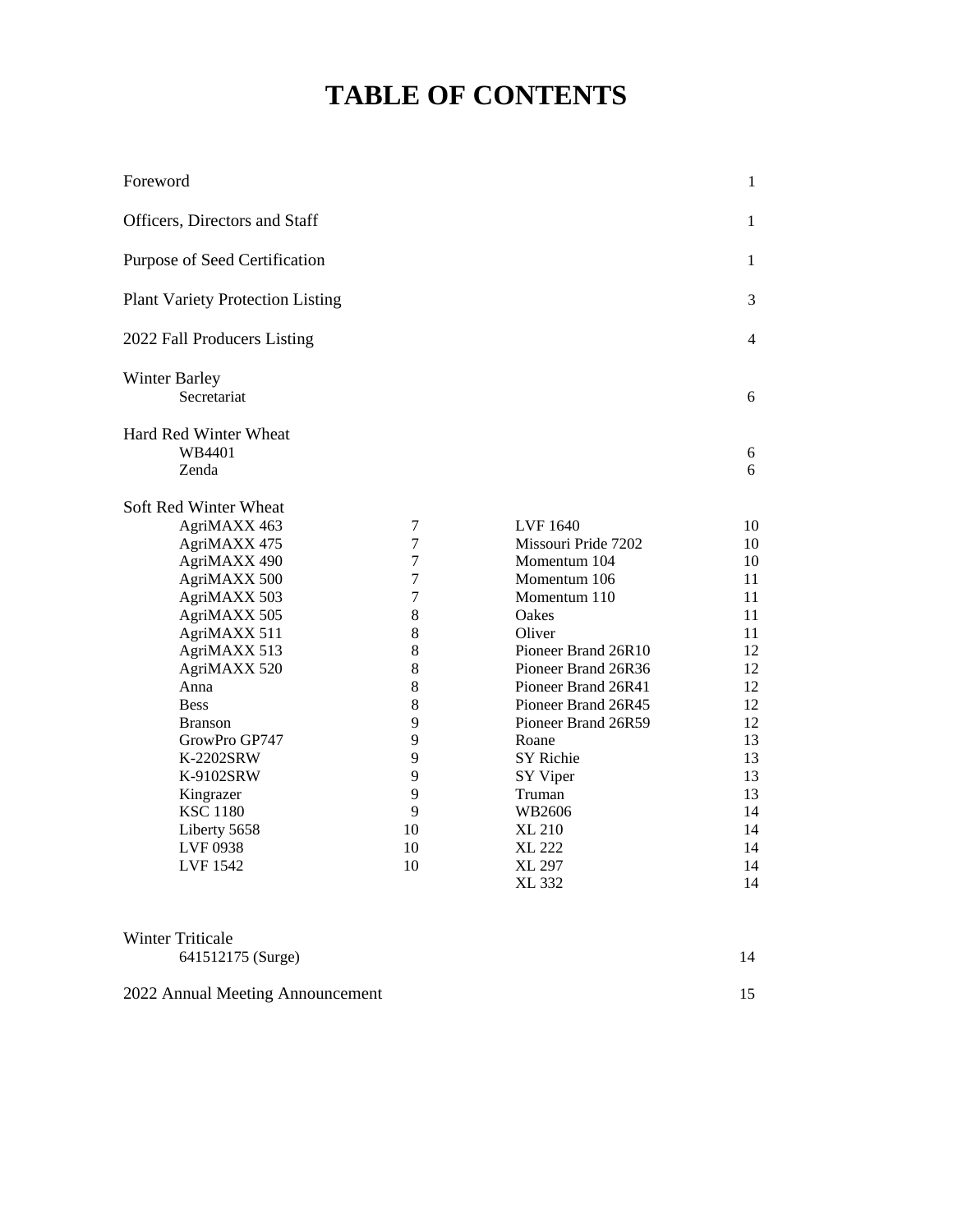## **FOREWORD**

All producers listed in this directory have affirmed that seed planted on fields for which certification was requested was foundation, registered or certified. The history of all such seed has been checked through the records of the Missouri Crop Improvement Association and all fields examined prior to harvest by a competent inspector. Final certification requires seed to be conditioned and a certified tag or certificate to be attached to each bag, container or bulk storage unit. More detailed information describing an individual source may be obtained from the producer or the MCIA office.

Certification may be completed by the producer, or if desired, he may have the seed conditioned by an Approved Certified Seed Conditioner and stored to await final sampling and certification.

Seed from fields that have met the requirements for field inspection may be transferred in bulk (unconditioned form) only after formal approval is granted by the Missouri Crop Improvement Association. Please contact the MCIA office for the appropriate transfer forms. All Missouri certified seed must be conditioned by a MCIA approved conditioning facility.

## **2022 Officers and Staff Missouri Crop Improvement Association**

| Executive Director / Secretary-Treasurer Richard Arnett, Columbia |  |
|-------------------------------------------------------------------|--|
|                                                                   |  |
|                                                                   |  |
|                                                                   |  |
|                                                                   |  |
|                                                                   |  |
|                                                                   |  |

## **Purpose of Seed Certification**

The purpose shall be to maintain and make available seed and propagating material of varieties so grown and distributed as to insure genetic purity and identity. To accomplish this, the Missouri Crop Improvement Association has adopted a limited generation program of seed certification that encompasses four recognized classes of seed; Breeder, Foundation, Registered and Certified.

Breeder's seed is original seed of a variety developed by the originator which remains in his/her control. Foundation seed is the progeny of Breeder's seed. Registered seed is the progeny of Foundation seed. Certified seed may be the progeny of either Foundation or Registered seed. The limited generation system means that Certified seed should not be more than three generations removed from original Breeder's seed.

Certified seed may not be re-certified, except for varieties where Foundation seed is no longer maintained or in the event an emergency is declared stating there is inadequate Foundation or Registered seed supplies to plant the needed acreage of a variety.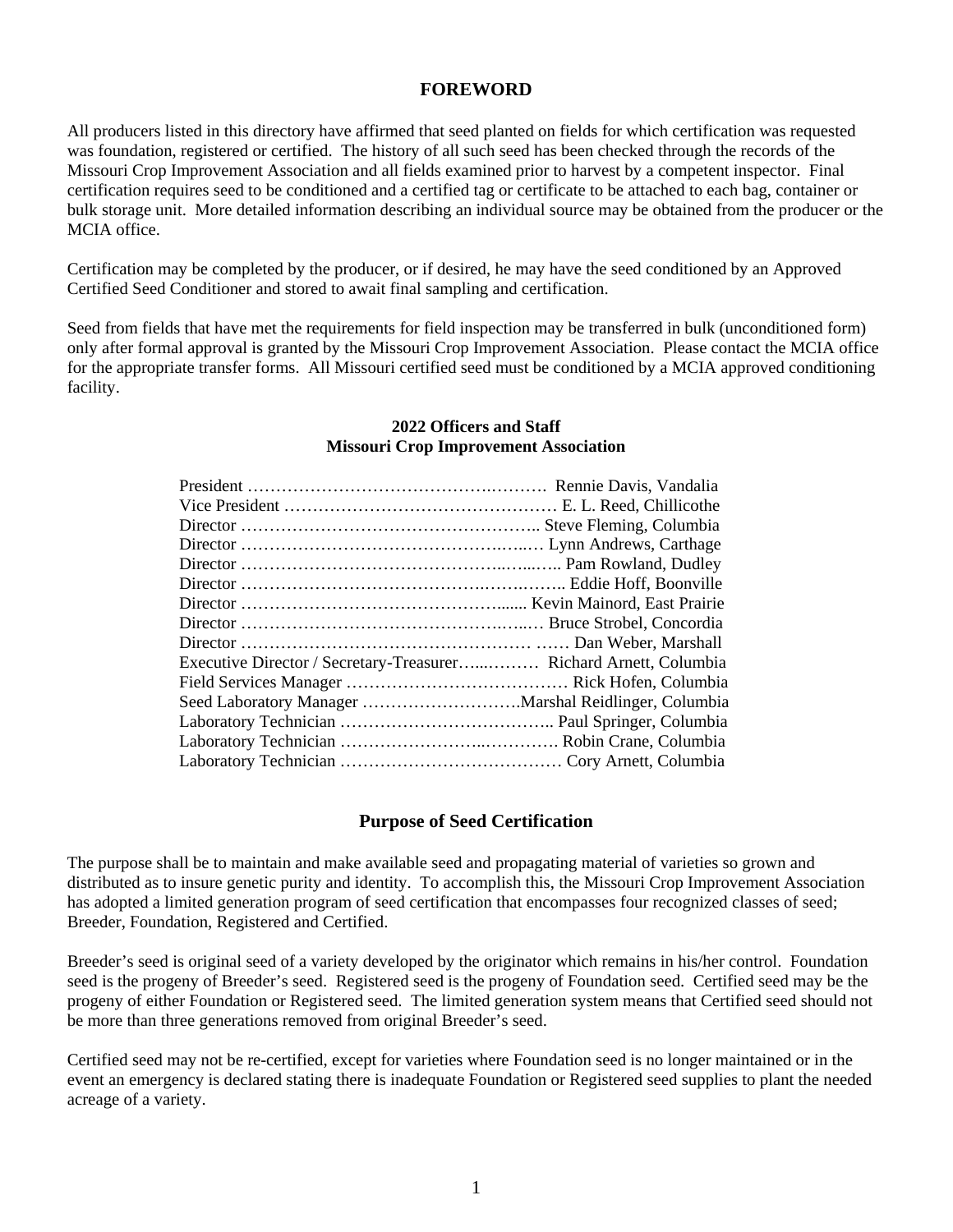## **Authority**

The Missouri Crop Improvement Association is designated annually as the official seed certifying agency for the State of Missouri by the Director of the Missouri Agricultural Experiment Station as provided for in Section 266.095 of the Missouri Seed Law.

## **Eligibility Requirements**

The Missouri Crop Improvement Association will accept as eligible for certification any variety which:

- 1. Is released by the Missouri Agricultural Experiment Station and meets all Federal Seed Act requirements
- 2. Is recommended by the National Crop Variety Review Board
- 3. Is approved by the Plant Variety Protection Office and meets all Federal Seed Act requirements
- 4. Has been accepted for certification by a member agency of AOSCA and meets all Federal Seed Act Requirements
- 5. Meets all Federal Seed Act requirements and is determined to be eligible by the MCIA Certification Committee

## **Production**

All Missouri Certified Seed is produced under the guidelines established by the MCIA Board of Directors for the production of Certified seed and adheres to the quality standards as published in the Missouri Seed Certification handbook. Only qualified producers approved by the MCIA Board of Directors are eligible to produce Missouri Certified Seed.

## **Inspection**

All seed sold as Certified must meet the published standards for both field inspection and laboratory testing. Each production field of Missouri Certified Seed will be inspected one or more times in the field prior to harvest by a competent, qualified inspector. Each seed lot of Missouri Certified Seed will be inspected in the laboratory after conditioning to determine that the seed meets the minimum varietal purity and mechanical (germination, pure seed, etc…) standards established for that crop.

## **Labeling**

An official tag or label of the MCIA must be attached to each container of seed sold as Certified. If Certified seed is sold in bulk form, an official certificate from the MCIA must accompany the seed at the time of sale. Seed should not be accepted as Certified without an official label or certificate, regardless of the claims of the seller.

## **QUALITY ASSURANCE PROGRAM (QA)**

The Quality Assurance (QA) program is a service offered to MCIA members that mirrors the official certification program for cultivars that have not been approved for production as certified seed or do not meet certification eligibility requirements. MCIA's QA program provides independent, unbiased, third-party field inspection and laboratory testing for cultivars that are not eligible to be produced within the normal certification process. Listing in this directory implies that the seed is eligible to be tagged with an official MCIA QA tag or label. Please refer to the label for the exact status of the seed. For additional information on the QA program, please contact the MCIA office.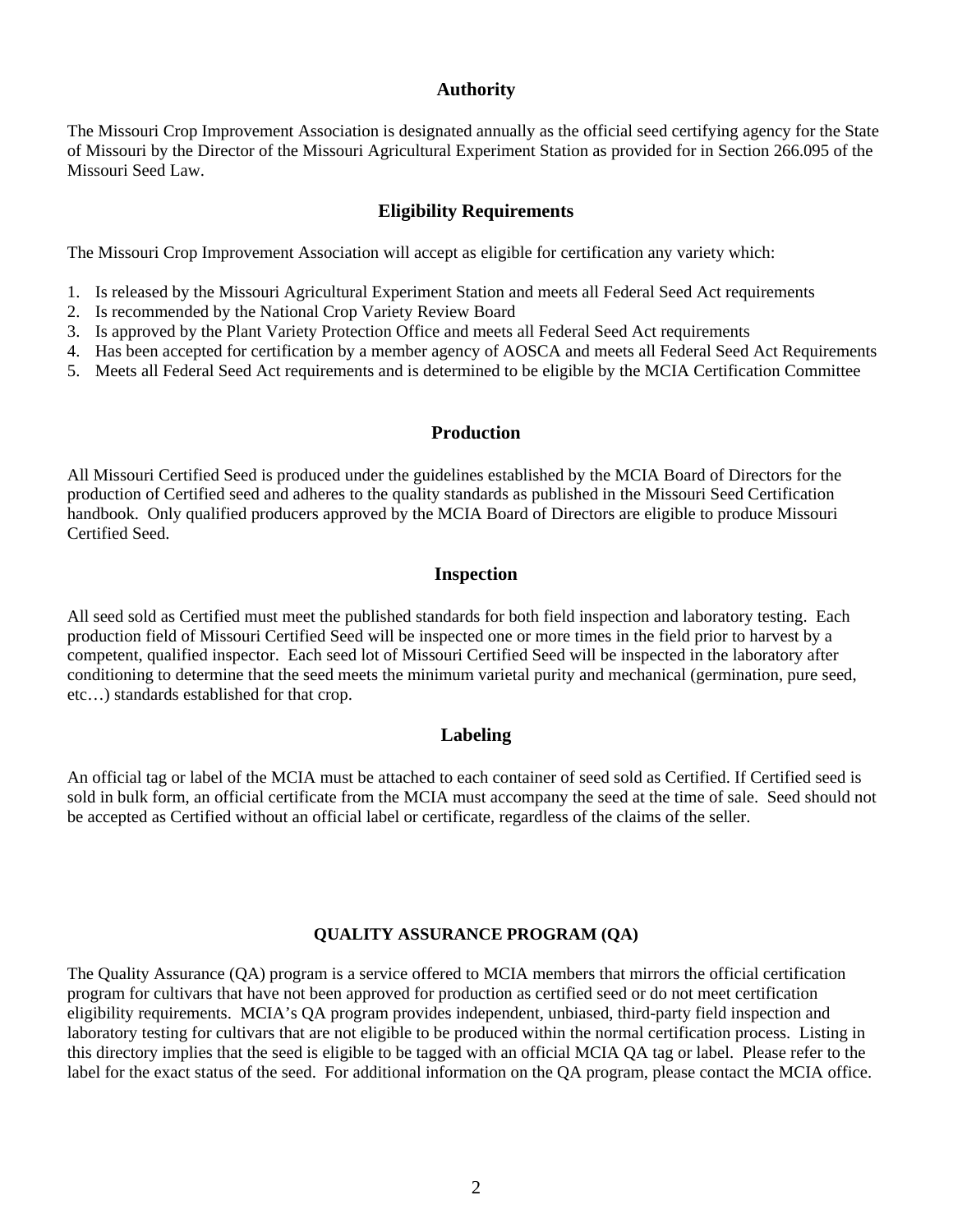## **Protected Varieties Produced in Missouri**

The following list contains varieties applied for certification or quality assurance inspection in Missouri for which the owner has applied and/or received a certificate of Plant Variety Protection. In either case, no one may offer for sale, sexually multiply or use to produce a hybrid, seed of these varieties without the permission of the owner or applicant. Seed of varieties for which the originator has invoked U.S. Plant Variety Protection may be sold by variety name only.

This is not a complete listing of all protected varieties, only those varieties for which certification or quality assurance inspection by the Missouri Crop Improvement Association has been applied for. A complete listing of all protected varieties may be obtained by contacting:

> USDA/AMS/PVP National Agricultural Library Building Beltsville, MD 20705 www.ars-grin.gov/cgi-bin/npgs/html/pvplist.pl?

## **Soft Red Winter Wheat**

Branson Liberty 5658 SY Richie SY Viper Truman

 Oakes Pioneer Brand 26R10 Pioneer Brand 26R36 Pioneer Brand 26R41 Pioneer Brand 26R45 Pioneer Brand 26R59 Roane

## **Hard Red Winter Wheat**

WB4401 Zenda

**Winter Barley** 

**Secretariat** 

## **Triticale**

641512175 (Surge)

The purpose of this directory is to provide producers with a convenient reference of the sources of Certified and/or Quality Assurance seed. For additional copies or information not provided in this booklet, please contact:

> Executive Director Missouri Crop Improvement Association 3211 Lemone Industrial Blvd. Columbia, MO 65201-7600

| Phone    | $(573)$ 449-0586 |
|----------|------------------|
| Fax      | $(573)$ 874-3193 |
| E-mail   | moseed@aol.com   |
| Internet | www.mocrop.org   |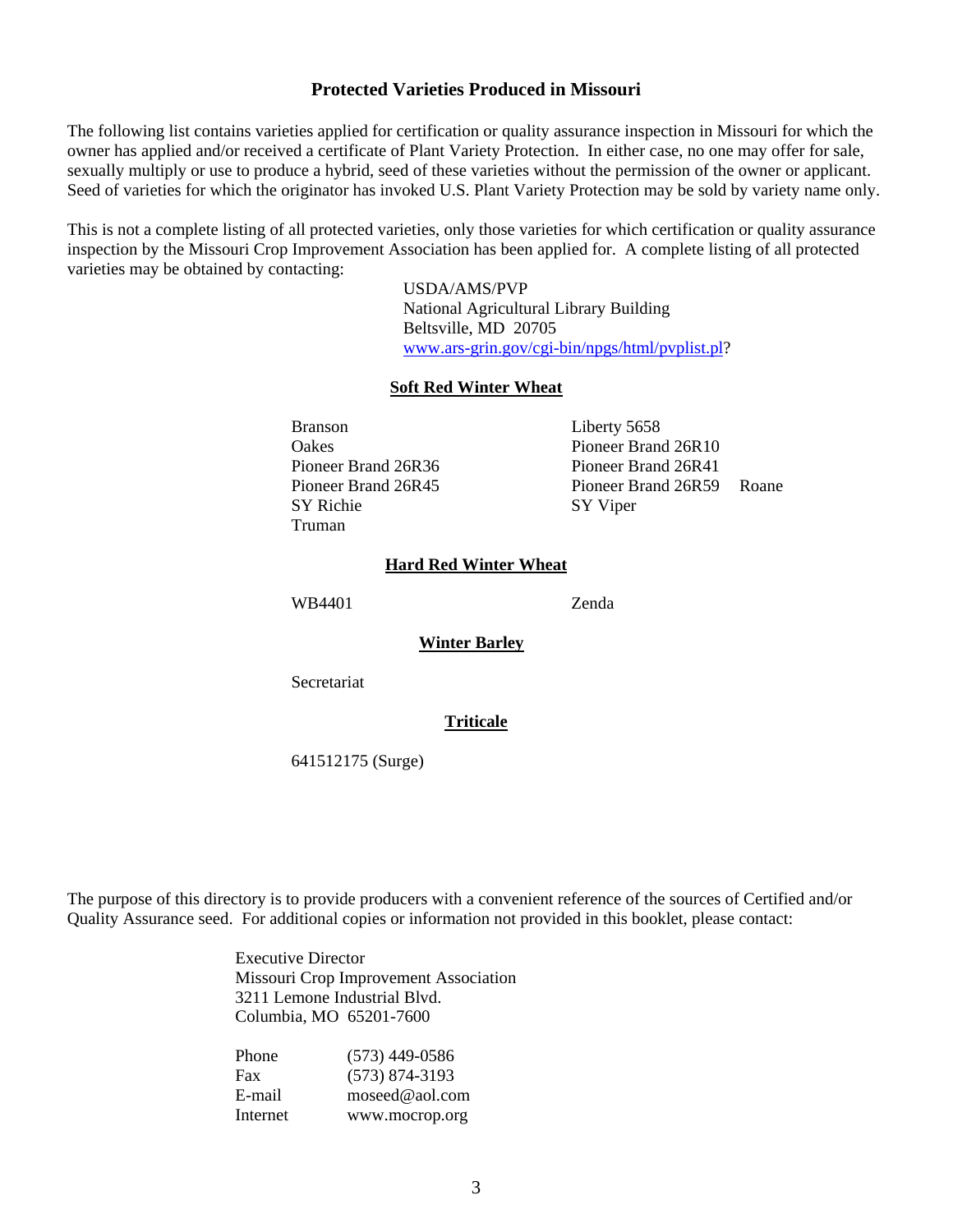## **Alphabetical Listing of Producers**

Lynn Andrews Pat Clark 5505 Locust Road 13982 Hwy 139 Carthage, MO 64836 Sumner, MO 64681 (417) 246-5510 (559) 284-7669

### **Danny Ball Farms, LLC Davis Seed Farms Inc.**

David Schultz Rennie Davis (417) 437-0263 (573) 594-3222

### **Dorroh Seed & Supply Company El-Par Seeds**

Lawrence Dorroh Richard Elliott (573) 359-2222 (573) 378-4540

### **Ferguson Seed Farms Gemeinhardt Seeds**

Steve Ferguson Kevin Mainord 764 County Road 239 411 South Hwy 75 (660) 338-5105 (573) 649-3396

### Gremaud Ag & Resources **Ken Tevis Seed**

Tim Gremaud KenTevis 287 Raccoon Road 19588 Tevis Road (573) 547-7214 (660) 460-0648

## **Kincaid Seed Company Kinley Miller Farms**

Jaret Kincaid Kinley Miller (417) 394-3100 (479) 451-1191

## **Knipp Seed Company Krause Seeds, Inc.**

Leroy Knipp Steve Krause 72413 Seed House Road PO Box 688 Tipton, MO 65081 Concordia, MO 64020 (660) 433-2353 (660) 463-7333

Verlin Shrock 44200 Hwy. BB 10602 Keystone Dr. Middletown, MO 63359 Mound City, MO 64470 573-253-6625 (660) 442-3964

### **Andrews Farm & Seed Chestnut Corner Farms**

853 S Hwy Y 45339 Audrain 548 Jasper, MO 64755 Vandalia, MO 63382

2501 Hwy. 84 East 18254 Providence Road Hayti, MO 63851 Versailles, MO 65084

Glasgow, MO 65254 East Prairie, MO 63845

Perryville, MO 63775 Hughesville, MO 65334

15508 Thorn Road 12531 Lee Town Road Jasper, MO 64755 Pea Ridge, AR 72751

### **Lakeview Farms William E. Metzgar**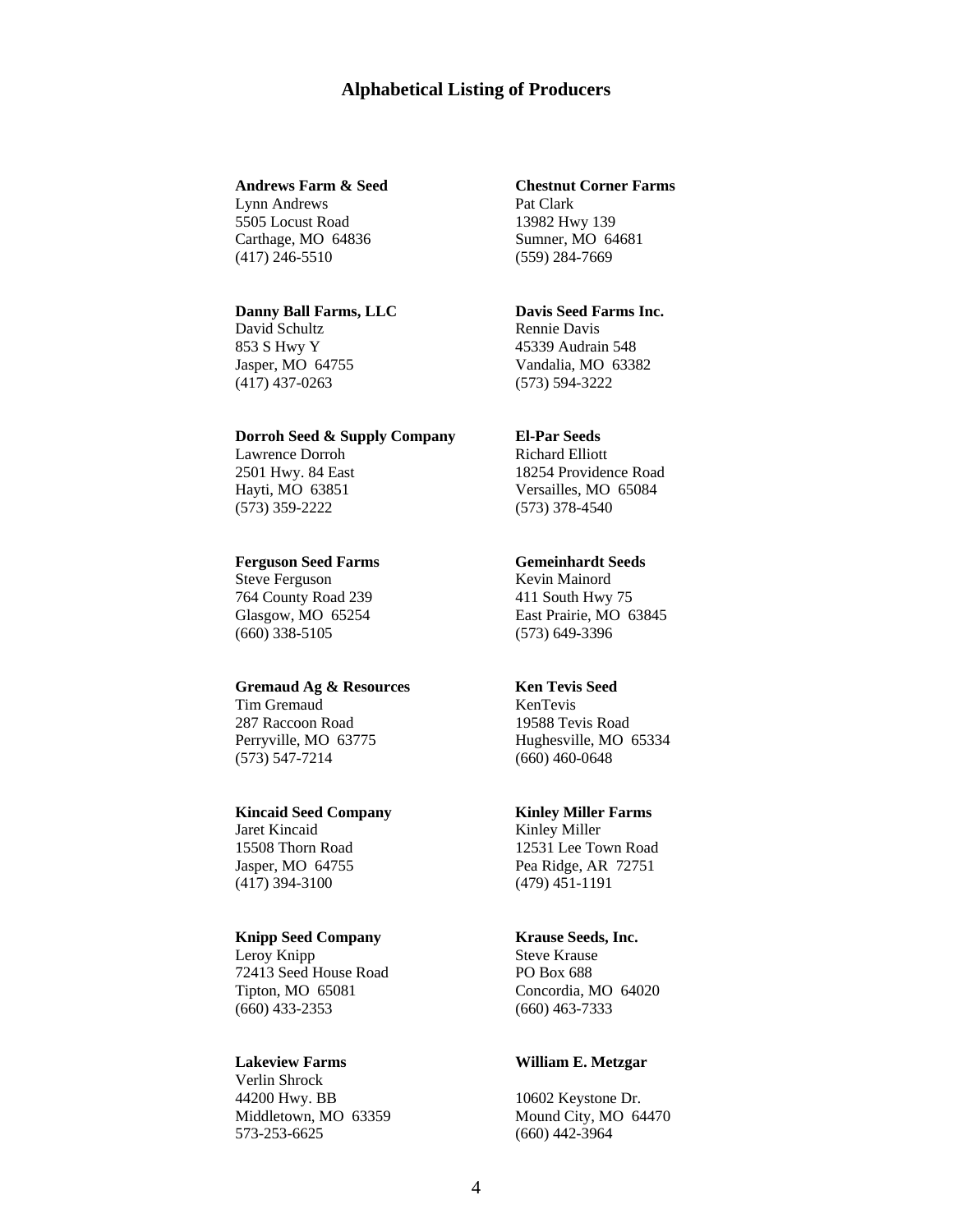## **Missouri Foundation Seeds Parsons Seed Cleaning**

Jeff McHugh Paul Parsons 3600 New Haven Road 3394 Isaac Miller Trail Columbia, MO 65201 Albany, MO 64402 (573) 884-7333 (660) 726-3774

### **Service & Supply CO-OP** Simplot Grower Solutions

Randy Rodgers Victor Kerperien<br>1196 Hwy E 17355 Hwy 412 V (573) 835-2485 (870) 573-6353

### **Stoddard County Seed & Feed Stratton Seed Company**

Pam Rowland Brent Dennison 11573 State Hwy. TT 200 W Russell Dudley, MO 63936 East Prairie, MO (573) 624-6666 (573) 649-3520

Bruce Strobel Zack Tanner 1173 NE 1075 2893 County Road 675 Concordia, MO 64020 Bernie, MO 63822 (660) 463-2895 (573) 276-2286

## **Thompson & Son Seed Treating Weber Seeds**

Chris Thompson Dan Weber 9085 NW Hwy. A 29761 E. Hwy. 41 Appleton City, MO 64724 Marshall, MO 65340<br>(660) 679-1041 (660) 886-9998

17355 Hwy 412 West Bellflower, MO 63333 Walnut Ridge, AR 72476

## **Strobel Seed Tanner Seed Company**

(660) 886-9998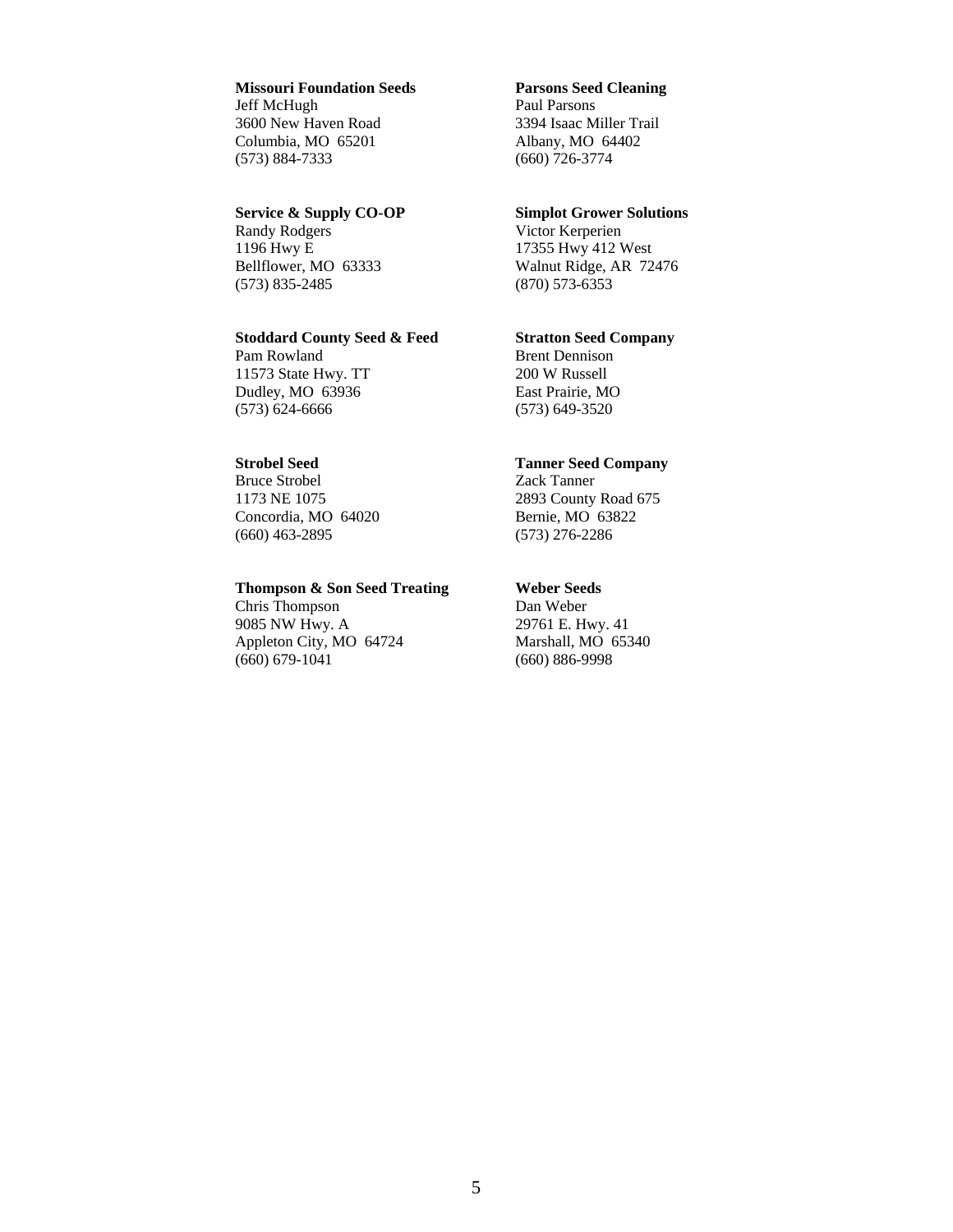## **WINTER BARLEY**

**SECRETARIAT** (1994 PVP Protected) is a six-row hulled variety that is high yielding with high test weight. It is a moderately early heading variety with short plant height, good winter hardiness and short awns. Secretariat is resistant to most prevalent barley diseases but is susceptible to fusarium head blight (scab).

*Certified Class* El-Par Seeds Versailles, MO (573) 378-4540 Kincaid Seed Company Jasper, MO (417) 394-3100

## **HARD RED WINTER WHEAT**

**WB4401** (1994 PVP Protected Variety) is a medium maturity variety that has good standability and winter hardiness and very good test weight. WB4401 scores 5 for leaf rust, 2 for powdery mildew, 2 for soil-borne mosaic virus, 3 for stripe rust, 5 for tan spot, 7 for wheat streak mosaic and 5 for fusarium head blight (scab) on a scale of 1-9 with 1 being best.

*Certified Class*  Danny Ball Farms Jasper, MO (417) 437-0263

**ZENDA** (1994 PVP Protected) is a medium-early, medium height variety that has moderate resistance to stem, stripe and leaf rust. It also has good acid soil tolerance and is resistant to soilborne mosaic virus. Zenda will have similar resistance to Fusarium head blight (scab) as Everest but will be slightly more susceptible to barley yellow dwarf.

*Registered & Certified Class*  William E. Metzgar Mound City, MO (660) 442-3964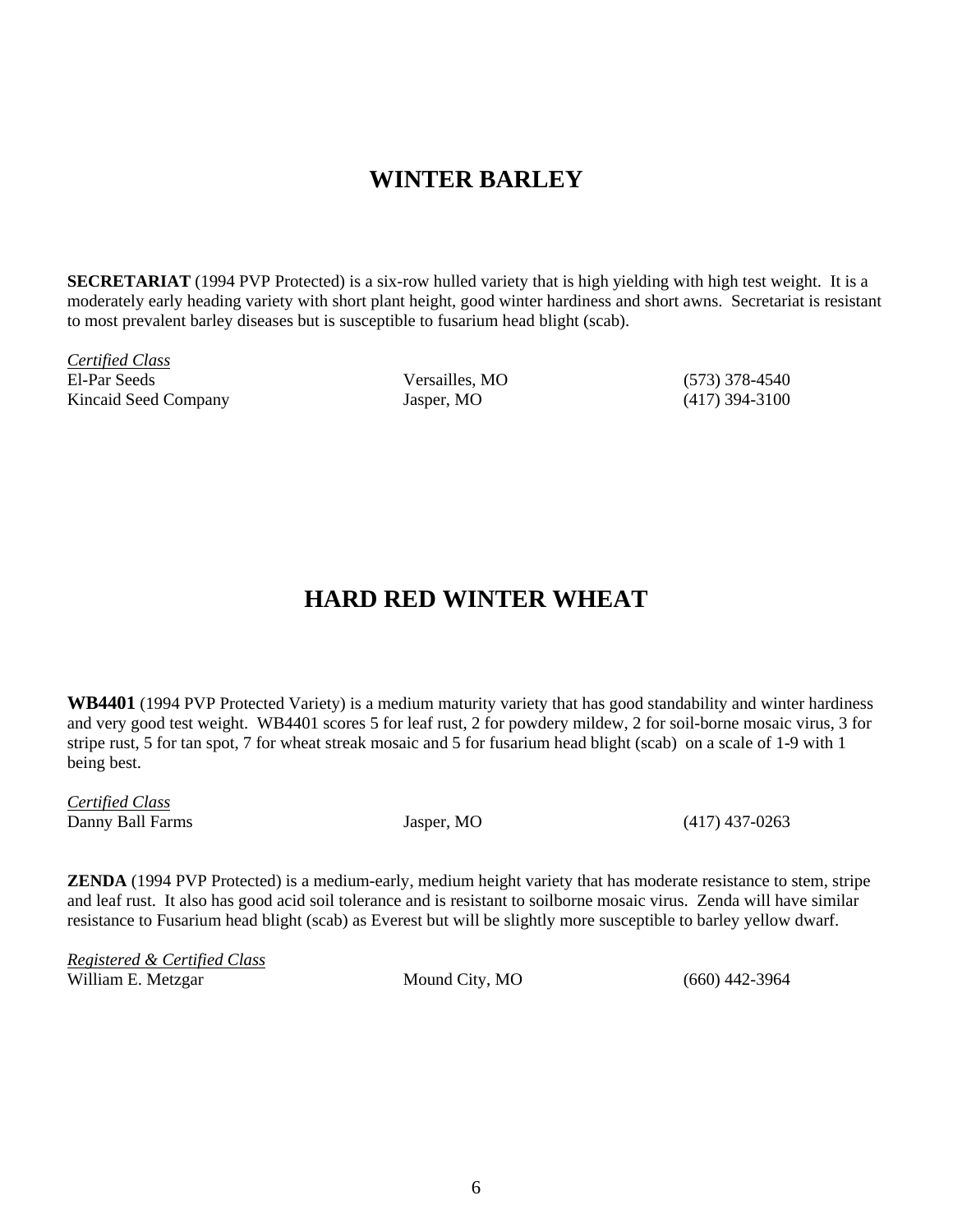## **SOFT RED WINTER WHEAT**

**AGRI MAXX 463** is an awnless variety with early maturity and medium short height. It scores 9 for double crop suitability, 10 for standability, 8 for winter hardiness, 7 for test weight, 8 for septoria glume blotch resistance, 8 for leaf rust resistance, 9 for stripe rust resistance, 10 for head scab resistance, 8 for septoria leaf blotch resistance and 8 for powdery mildew resistance on a scale of 1-10 with 10 being excellent.

| Quality Assurance Class |              |                  |
|-------------------------|--------------|------------------|
| Andrews Farm & Seed     | Carthage, MO | $(417)$ 246-5510 |

**AGRI MAXX 475** is an awned variety with medium short height (84cm average), recurved/twisted flag leaf at boot stage, yellow-green plant color, yellow anthers and tan glumes at maturity. It has acceptable milling and baking qualities.

| <b>Quality Assurance Class</b> |              |                  |
|--------------------------------|--------------|------------------|
| Andrews Farm & Seed            | Carthage, MO | $(417)$ 246-5510 |

**AGRI MAXX 490** is an awned variety that averages 37" in height with very early maturity. It scores 8 for standability, 10 for double crop suitability, 8 for winter hardiness, 10 for test weight, 8 for septoria glume blotch resistance, 8 for leaf rust resistance, 6 for stripe rust resistance, 8 for head scab resistance, 8 for septoria leaf blotch resistance and 7 for powdery mildew resistance on a scale of 1-10 with 10 being excellent.

| Quality Assurance Class |              |                    |
|-------------------------|--------------|--------------------|
| Weber Seeds             | Marshall. MO | $(660) 886 - 9998$ |

AGRI MAXX 500 is an awnletted variety with medium-short height & ultra-early maturity that is well suited for double-cropping. It scores 5 for straw yield, 7 for test weight & lodging and 8 for winter hardiness. AgriMaxx 500 scores 7 for stripe rust & powdery mildew and 8 for leaf rust, Septoria leaf blotch, Septoria glume blotch & fusarium head blight (scab) on a scale of 1-10 with 10 being best.

| <b>Quality Assurance Class</b> |              |                    |
|--------------------------------|--------------|--------------------|
| Weber Seeds                    | Marshall, MO | $(660) 886 - 9998$ |
|                                |              |                    |

**AGRI MAXX 503** is an awnletted variety with medium tall height. It has a medium early maturity, a dense head density, yellow anther color and the flag leaf at boot stage is erect and twisted.

| <b>Quality Assurance Class</b> |              |                    |
|--------------------------------|--------------|--------------------|
| Andrews Farm & Seed            | Carthage, MO | $(417)$ 246-5510   |
| Weber Seeds                    | Marshall, MO | $(660) 886 - 9998$ |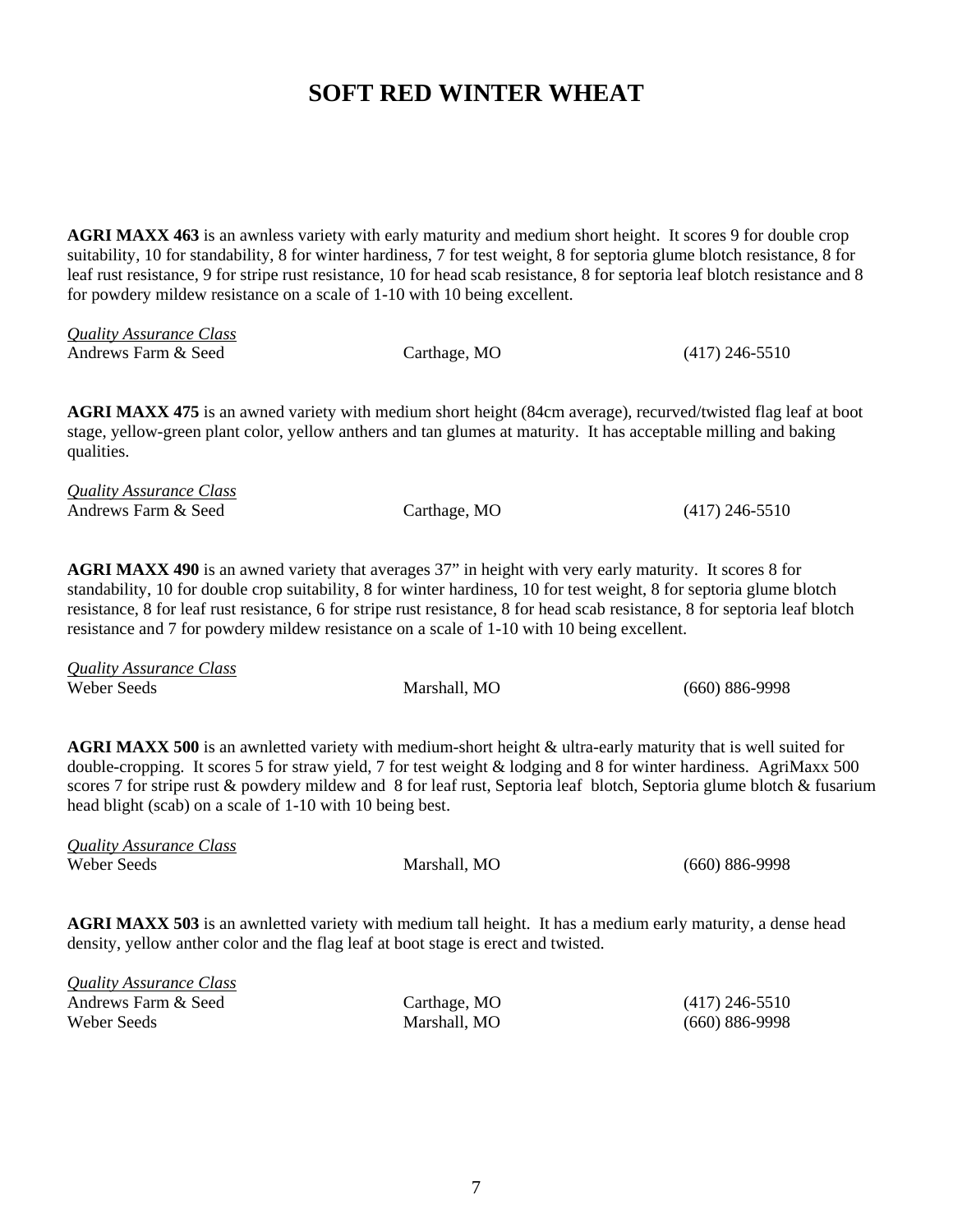**AGRI MAXX 505** is an awned variety with medium-tall in height. It has a medium early maturity, head density is mid-dense, yellow anther color and the flag leaf at boot stage is erect and twisted.

| <b>Quality Assurance Class</b> |              |                    |
|--------------------------------|--------------|--------------------|
| Andrews Farm & Seed            | Carthage, MO | $(417)$ 246-5510   |
| Weber Seeds                    | Marshall, MO | $(660) 886 - 9998$ |

**AGRI MAXX 511** is a bearded variety with medium-short height & early maturity with low straw yield that make it ideal for double-cropping. It scores 10 for double-crop suitability, 9 for winter hardiness, head scab & stripe rust resistance, 8 for leaf rust & septoria leaf blotch resistance, 7 for test weight, lodging & septoria glume blotch resistance, 5 for powdery mildew resistance and 4 for straw yield on a scale of 1-10 with 10 being best.

| <b>Quality Assurance Class</b> |              |                    |
|--------------------------------|--------------|--------------------|
| Weber Seeds                    | Marshall, MO | $(660) 886 - 9998$ |

**AGRI MAXX 513** is an awned (bearded) variety with medium height & medium-early maturity that is well suited for double-cropping. It scores 8 for winter hardiness, straw yield  $\&$  standability and 10 for test weight. AgriMaxx 513 scores 8 for leaf rust, stem rust, Septoria leaf blotch, Septoria glume blotch  $\&$  powdery mildew and 9 for stripe rust  $\&$ fusarium head blight (scab) on a scale of 1-10 with 10 being best.

| Quality Assurance Class |              |                    |
|-------------------------|--------------|--------------------|
| Weber Seeds             | Marshall. MO | $(660) 886 - 9998$ |

**AGRI MAXX 520** is a smooth head variety with medium-tall height & ultra-early maturity that is well suited for double-cropping. It scores 10 for double-crop suitability  $\&$  test weight, 8 for straw yield  $\&$  septoria glume blotch, 7 for winter hardiness, septoria leaf blotch & head scab resistance, 6 for lodging, leaf rust & powdery mildew resistance and 5 for stripe rust resistance on a scale of 1-10 with 10 being best.

| <b>Quality Assurance Class</b> |              |                    |
|--------------------------------|--------------|--------------------|
| Weber Seeds                    | Marshall, MO | $(660) 886 - 9998$ |

**ANNA** is a medium maturity, apically awnletted, with medium-short height that has excellent test weight and winter hardiness. It has excellent resistance to leaf rust and powdery mildew and also has good resistance to stripe rust, glume blotch and Fusarium Head Blight (scab). Anna has excellent test weights, winter hardiness and standability and shows excellent stress tolerance.

| <b>Quality Assurance Class</b> |                |                    |
|--------------------------------|----------------|--------------------|
| Gremaud Ag & Resources         | Perryville, MO | $(573) 547 - 7214$ |

**BESS** is a white chaffed, apically awnletted variety with an average height of 38-40 inches and good straw strength. Bess is a moderately early maturing variety averaging 1-2 days later than Ernie, 1-2 days earlier than Roane and 5 days earlier than Truman. It has good resistance against *Fusarium* head blight (scab) and was one of only a few lines tested with low ratings in all 7 categories of resistance measured in the US Northern Winter Wheat Fusarium Head Blight Nursery. Bess is moderately resistant to stripe rust but is considered susceptible to both leaf rust and stem rust. It has intermediate field reaction to *Septoria* leaf blotch and is moderately resistant to soil-borne mosaic virus and moderately susceptible to wheat spindle streak virus and barley yellow dwarf virus. Bess is susceptible to all races of Hessian fly.

| <b>Foundation Class</b>          |              |                |
|----------------------------------|--------------|----------------|
| <b>Missouri Foundation Seeds</b> | Columbia. MO | (573) 884-7333 |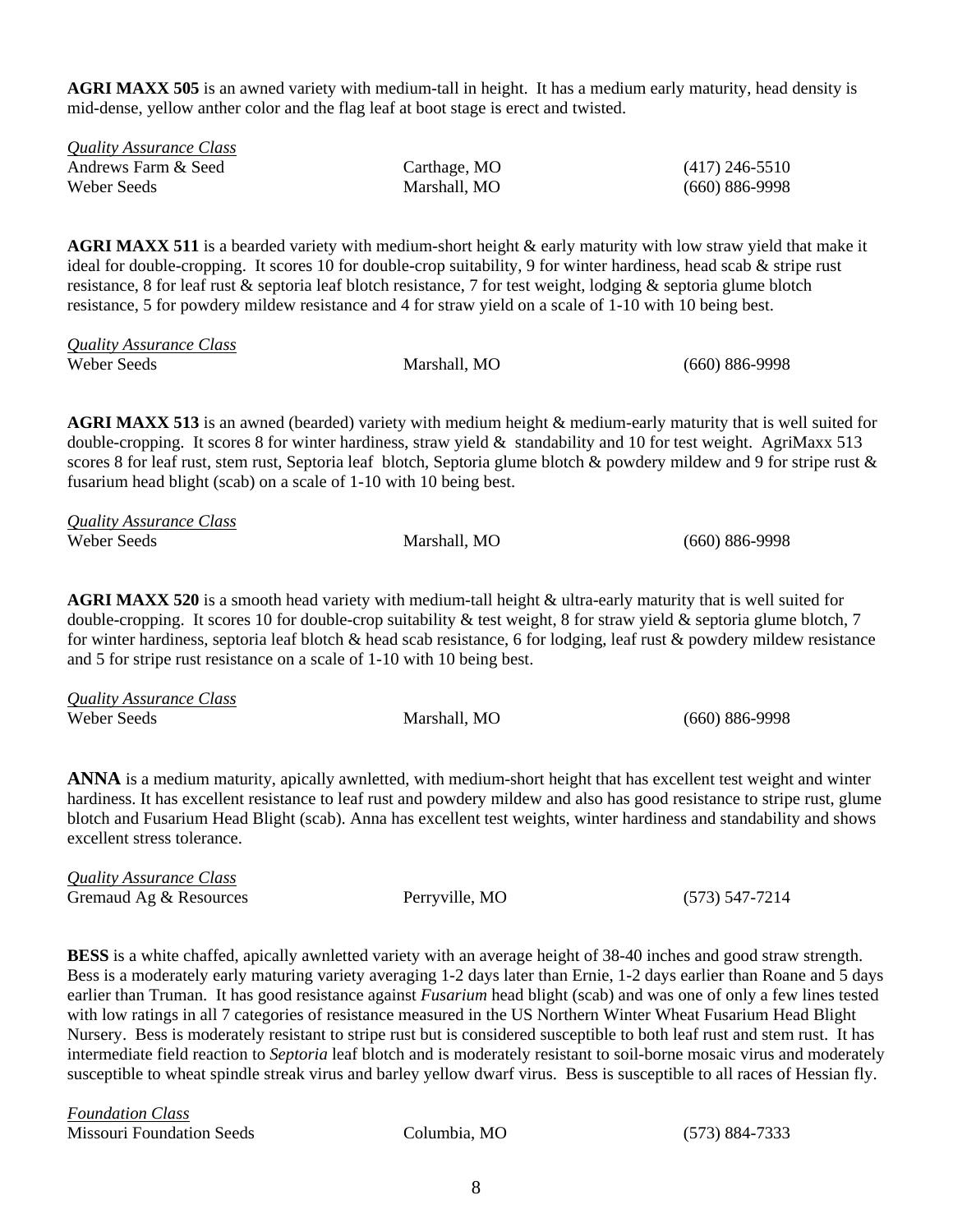| <b>Certified Class</b>                                                                                                                                                                                                                                                                                                                                                                                                                                           |                  |                    |  |  |
|------------------------------------------------------------------------------------------------------------------------------------------------------------------------------------------------------------------------------------------------------------------------------------------------------------------------------------------------------------------------------------------------------------------------------------------------------------------|------------------|--------------------|--|--|
| El-Par Seeds                                                                                                                                                                                                                                                                                                                                                                                                                                                     | Versailles, MO   | $(573)$ 378-4540   |  |  |
| <b>Ferguson Seed Farms</b>                                                                                                                                                                                                                                                                                                                                                                                                                                       | Glasgow, MO      | $(660)$ 338-5105   |  |  |
| <b>Strobel Seed</b>                                                                                                                                                                                                                                                                                                                                                                                                                                              | Concordia, MO    | $(660)$ 463-2895   |  |  |
|                                                                                                                                                                                                                                                                                                                                                                                                                                                                  |                  |                    |  |  |
| BRANSON (1994 PVP Protected – Title V) is an awnletted, medium height semi-dwarf variety with good straw<br>strength. It is moderately resistant to Septoria leaf blotch, stripe rust and powdery mildew. Branson has intermediate<br>resistance to soil borne mosaic virus and leaf rust. It is primarily adapted to the northern soft wheat regions.                                                                                                           |                  |                    |  |  |
| <b>Certified Class</b><br>Stoddard County Seed & Feed                                                                                                                                                                                                                                                                                                                                                                                                            | Dudley, MO       | $(573) 624 - 6666$ |  |  |
| <b>GROWPRO GP747</b> is an awned variety with medium-tall height, medium-late maturity and fair test weight. It<br>scores 1 for stripe rust resistance, 3 for straw strength & soil virus complex resistance, 4 for septoria leaf blight &<br>fusarium head blight resistance and 6 for leaf rust resistance on a scale of 1-9 with 1 being best.                                                                                                                |                  |                    |  |  |
| <b>Certified Class</b>                                                                                                                                                                                                                                                                                                                                                                                                                                           |                  |                    |  |  |
| <b>Simplot Grower Solutions</b>                                                                                                                                                                                                                                                                                                                                                                                                                                  | Walnut Ridge, AR | $(870)$ 573-6353   |  |  |
| K-2202SRW is an awned variety with medium-tall height, very early maturity and excellent test weight. K-2202SRW<br>scores 9 for septoria glume blotch, 8 for leaf rust, stripe rust & powdery mildew, 7 for fusarium head blight (scab),<br>septoria leaf blotch, wheat spindle streak mosaic virus & soil borne mosaic virus on a scale of 1-9 with 9 being best.<br><b>Quality Assurance Class</b><br><b>Krause Seeds</b><br>Concordia, MO<br>$(660)$ 463-7333 |                  |                    |  |  |
| K-9102SRW is an awnletted variety with medium height, mid-season maturity and good test weight. K-9102SRW<br>scores 6 for leaf rust, 7 for stem rust, septoria leaf blotch, barley yellow dwarf, powdery mildew, wheat spindle streak<br>virus $\&$ soil borne mosaic virus and 9 for stripe rust on a scale of 1-9 with 9 being best.                                                                                                                           |                  |                    |  |  |
| <b>Quality Assurance Class</b>                                                                                                                                                                                                                                                                                                                                                                                                                                   |                  |                    |  |  |
| Krause Seeds, Inc.                                                                                                                                                                                                                                                                                                                                                                                                                                               | Concordia, MO    | $(660)$ 463-7333   |  |  |
| <b>KINGRAZER</b> is an awnletted, moderately tall variety with early maturity. It is moderately resistant to leaf rust,<br>barley yellow dwarf virus, Septoria tritici and is moderately susceptible to soil borne mosaic virus, stripe rust and<br>Fusarium head blight (scab). Kingrazer exhibits good winter hardiness, has good straw strength and good tillering<br>capacity.                                                                               |                  |                    |  |  |
| <b>Quality Assurance Class</b>                                                                                                                                                                                                                                                                                                                                                                                                                                   |                  |                    |  |  |
| Andrews Farm & Seed                                                                                                                                                                                                                                                                                                                                                                                                                                              | Carthage, MO     | $(417)$ 246-5510   |  |  |
| <b>KSC 1180</b> is a smooth-head variety with medium-early maturity, average test weight and excellent standability that<br>averages 34" in height. It scores average for fusarium head blight (scab) resistance and 1 for stripe rust, 2 for leaf rust<br>and 2 for septoria on a scale of 1-9 with 1 being most resistant.                                                                                                                                     |                  |                    |  |  |

| Quality Assurance Class |            |                  |
|-------------------------|------------|------------------|
| Kincaid Seed Company    | Jasper, MO | $(417)$ 394-3100 |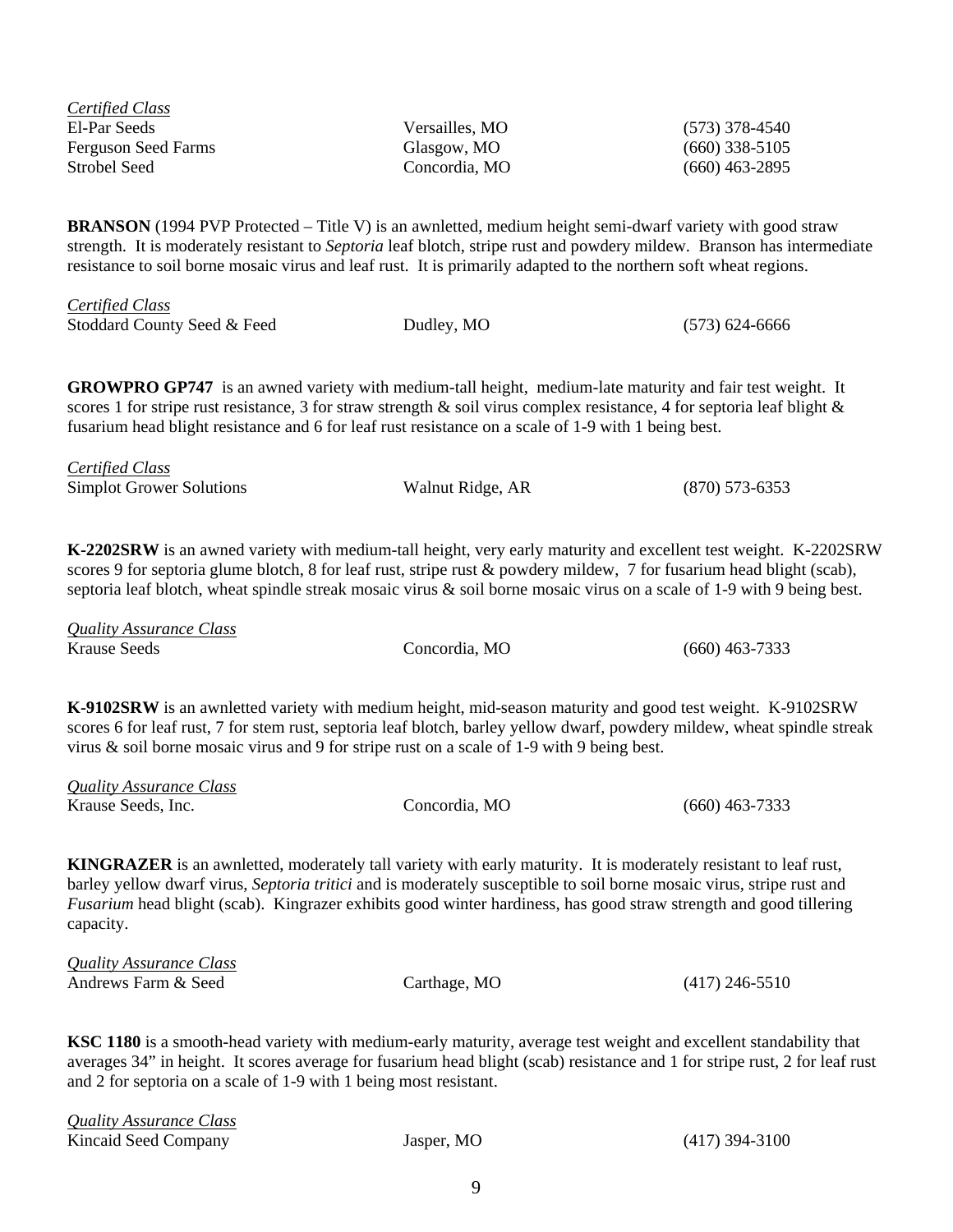**LIBERTY 5658** (1994 PVP Protected Variety) is a semi-dwarf, awned variety with medium maturity that averages 30-36" in height. It has moderate to high levels of resistance to powdery mildew, leaf rust, stripe rust, stem rust, leaf blotch, glume blotch barley yellow dwarf, wheat spindle streak and fusarium head blight (head scab). Liberty 5658 is susceptible to Hessian fly biotypes B,C,D,O & L.

| Certified Class      |            |                  |
|----------------------|------------|------------------|
| Kincaid Seed Company | Jasper, MO | $(417)$ 394-3100 |

**LVF 0938** is an awnletted variety with medium height. It has an ultra-early maturity and good standibility. LVF 0938 is resistant to powdery mildew, leaf rust, glume blotch, and septoria tritici and has moderate resistance to stripe rust and soil-borne mosaic virus.

| <b>Quality Assurance Class</b> |                |                    |
|--------------------------------|----------------|--------------------|
| Lakeview Farms                 | Middletown, MO | $(573) 549 - 2231$ |

**LVF 1542** is a bearded variety with medium maturity, very good test weight and excellent standability that averages 35" in height. It scores 1.0 for leaf rust, stripe rust and furasirum head blight (scab) resistance, 1.6 for *septoria tritici*, resistance and 2.5 for powdery mildew and glume blotch resistance on a scale of 1-9 with 1 being excellent.

| <b>Quality Assurance Class</b> |                |                    |
|--------------------------------|----------------|--------------------|
| Lakeview Farms                 | Middletown, MO | $(573) 549 - 2231$ |

**LVF 1640** is a smooth-head variety with medium maturity, average test weight and excellent standability that averages 35" in height. It scores average for fusarium head blight (scab) resistance and 1 for stripe rust, 1 for leaf rust and 6 for septoria on a scale of 1-9 with 1 being most resistant.

| <b>Quality Assurance Class</b> |                |                    |
|--------------------------------|----------------|--------------------|
| Lakeview Farms                 | Middletown, MO | $(573) 549 - 2231$ |

**MISSOURI PRIDE 7202** is an awnletted, moderately tall (5 inches taller than Ernie) variety with early maturity (1-2 days later than Ernie). It is moderately resistant to leaf rust, barley yellow dwarf virus, *Septoria tritici* and is moderately susceptible to soil borne mosaic virus, stripe rust and *Fusarium* head blight (scab). Missouri Pride 7202 exhibits good winter hardiness, stands well and has good tillering capacity.

| <b>Quality Assurance Class</b> |               |                  |
|--------------------------------|---------------|------------------|
| Kinley Miller Farms            | Pea Ridge, AR | $(479)$ 451-1191 |

**MOMENTUM 104** is a smooth head variety that averages 34" in height with ultra-early maturity, making it ideal for double-cropping. It scores 4.5 for standability, 4.8 for winter hardiness, 4.6 for test weight, 3.8 for barley yellow dwarf virus resistance, 4.2 for glume blotch resistance, 3.8 for leaf rust resistance, 3.8 for stripe rust resistance, 5.0 for *Fusarium* head blight (scab) resistance, 4.5 for *Septoria* leaf blotch resistance, 2.3 for soil borne mosaic virus resistance, 4.0 for wheat streak mosaic virus resistance and 2.5 for powdery mildew resistance on a scale of 1-5 with 5 being excellent.

| Quality Assurance Class      |                   |                  |
|------------------------------|-------------------|------------------|
| Thompson & Son Seed Treating | Appleton City, MO | $(660) 679-1041$ |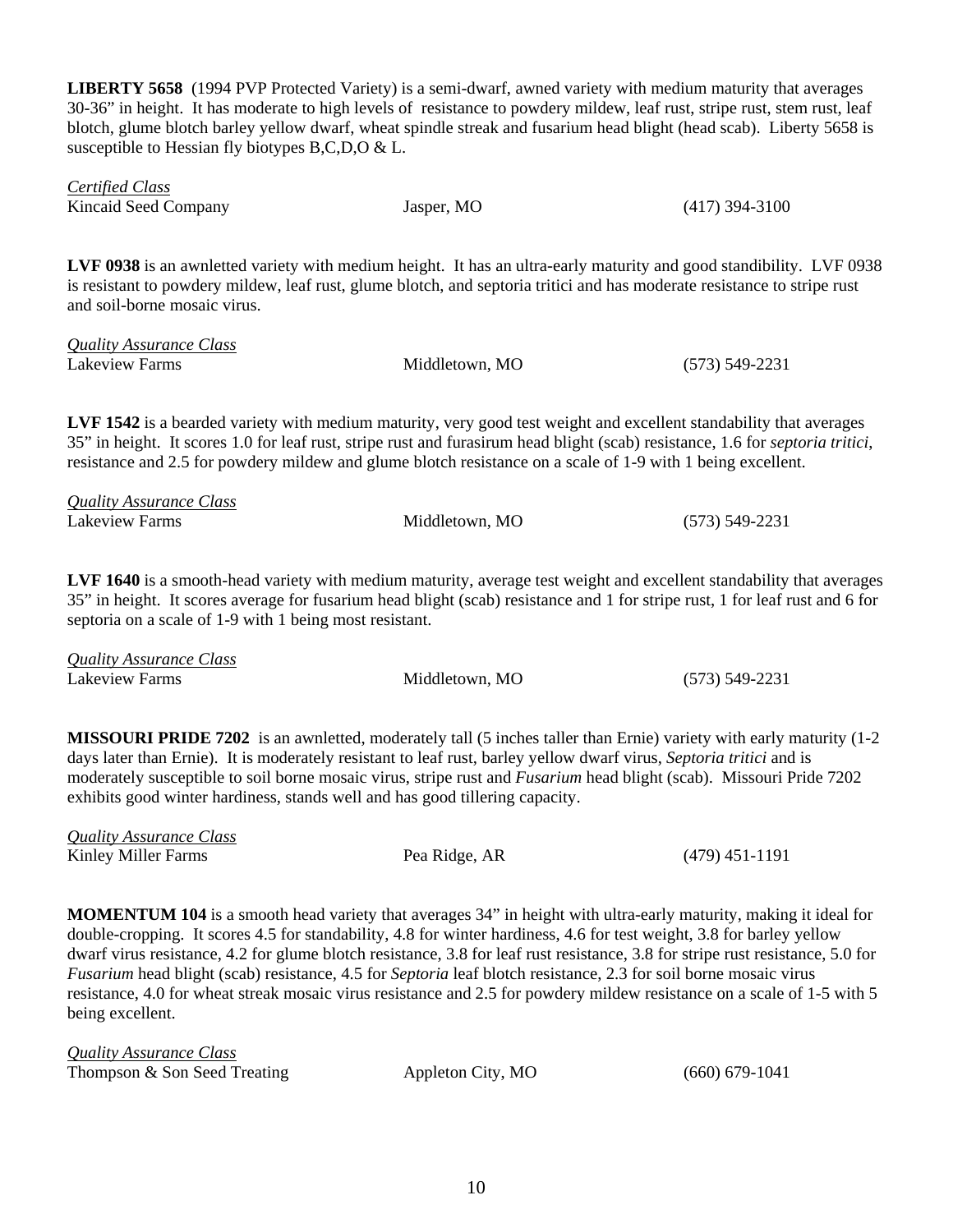**MOMENTUM 106** is a broadly adapted, white-chaffed, awnless variety with early maturity (heads 1-2 days earlier than Ernie) and moderately short height with good standalibilty. Its *Fusarium* head blight (scab) resistance level is good and the DON (deoxynivalenol) content is low. Momentum 106 has an intermediate reaction to *Septoria tritici* blotch and *Septoria* glume blotch as well as to black chaff or bacterial leaf streak, is susceptible to yellow rust and leaf rust and is moderately tolerant of acid soils.

|                 | $(573) 884 - 7333$ |
|-----------------|--------------------|
|                 |                    |
|                 |                    |
| Sumner, MO      | $(559)$ 284-7669   |
| Versailles, MO  | $(573)$ 378-4540   |
| Hughesville, MO | $(660)$ 460-0648   |
|                 | Columbia, MO       |

**MOMENTUM 110** is a smooth head variety that averages 35" in height with early maturity, making it ideal for double-cropping. It has excellent standability, above average test weight and very good tolerance to fusarium head blight (scab). Momentum 110 scores 1 for leaf rust resistance, 1 for stripe rust resistance, and 4 for Septoria on a scale of 1-9 with 1 being excellent.

| <b>Parent Class</b>              |                   |                    |
|----------------------------------|-------------------|--------------------|
| <b>Missouri Foundation Seeds</b> | Columbia, MO      | (573) 884-7333     |
| Quality Assurance Class          |                   |                    |
| <b>Chestnut Corner Farms</b>     | Sumner, MO        | $(559)$ 284-7669   |
| Davis Seed Farms                 | Vandalia, MO      | $(573) 594 - 3222$ |
| <b>Ferguson Seed Farms</b>       | Glasgow, MO       | $(660)$ 338-5105   |
| Ken Tevis Seed                   | Hughesville, MO   | $(660)$ 460-0648   |
| Knipp Seed Company               | Tipton, MO        | $(660)$ 473-6030   |
| Thompson & Son Seed Treating     | Appleton City, MO | $(660) 679-1041$   |
|                                  |                   |                    |

**OAKES** (1994 PVP Protected – Title V) is a medium height variety (same as Beretta) with mid-season maturity (2 days earlier than Beretta) that is adapted to most of the mid-south, delta and eastern soft red wheat areas. It is resistant/moderately resistant to prevalent field races of stripe rust and is moderately resistant/moderately susceptible to leaf rust races prevalent in the mid-south and southeastern U.S, wheat spindle streak virus, soil borne mosaic virus and *Septoria tritici* (leaf blotch). Oakes is moderately susceptible/susceptible to powdery mildew in the southeast and is susceptible to Hessian fly.

*Certified Class*  Stoddard County Seed & Feed Dudley, MO (573) 624-6666

*Parent Class* 

**OLIVER** is a smooth head variety that averages 37" in height and matures 2 days earlier than Branson and 8 days earlier than Truman. It scores 2.2 for standability, 1.9 for winter hardiness, 1.0 for test weight, 2.0 for barley yellow dwarf virus resistance, 1.5 for glume blotch resistance, 1.0 for stripe rust resistance, 2.5 for leaf rust resistance, 1.0 for *Fusarium* head blight (scab) resistance, 3.0 for *Septoria tritici* resistance, 2.0 for powdery mildew resistance, 2.3 for wheat spindle streak virus resistance and 2.8 for soil borne mosaic virus resistance on a scale of 1-5 with 1 being excellent and 5 being poor.

| <b>Quality Assurance Class</b> |                |                |
|--------------------------------|----------------|----------------|
| Gremaud Ag & Resources         | Perryville, MO | (573) 547-7214 |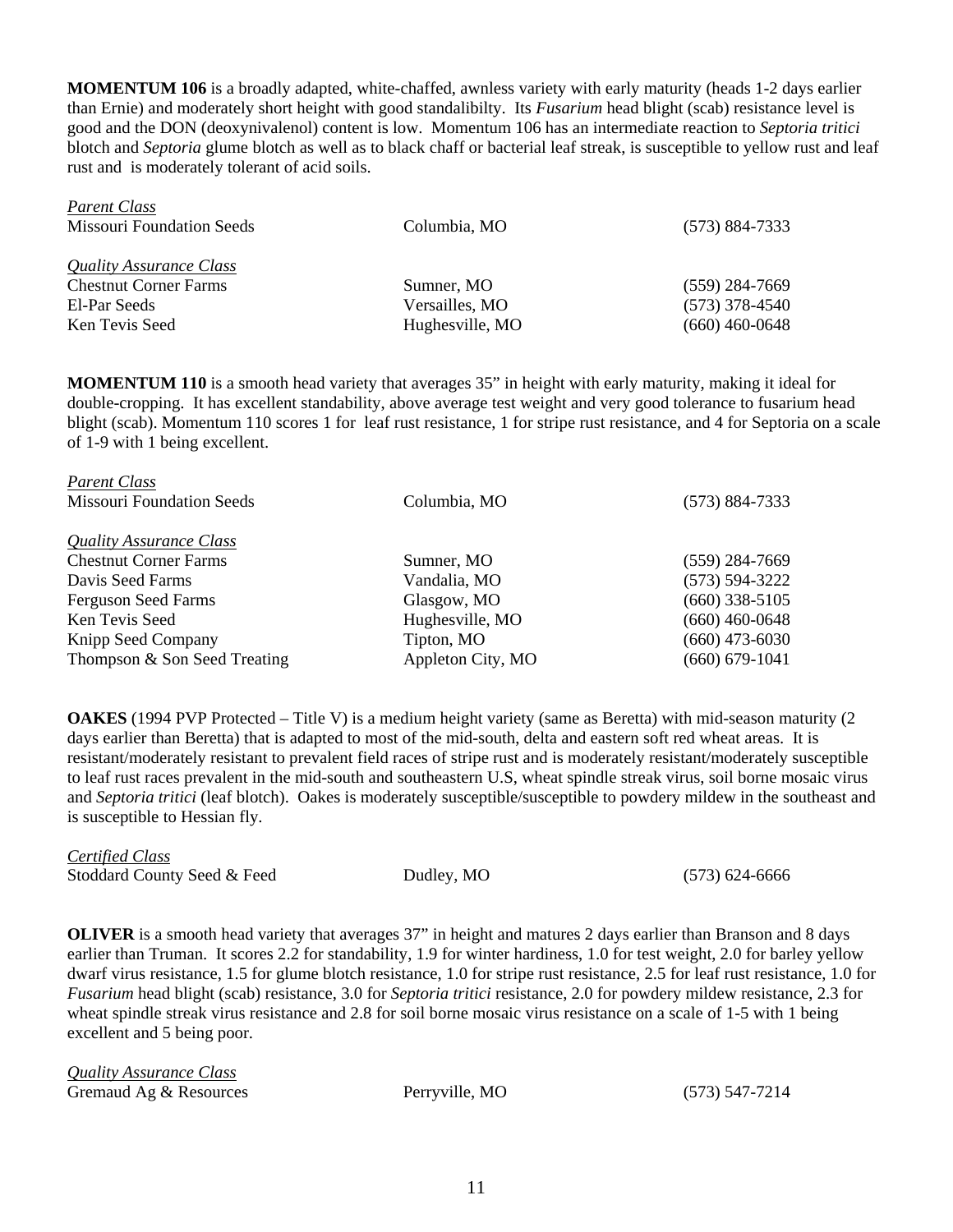**PIONEER BRAND 26R10** (1994 PVP Protected) is an awned variety with adaptation to the soft red winter wheat growing regions of the southeastern and mid-southern U.S., approximately south of the Ohio river. It averages 122 days to heading (2 days later than 26R15) and averages 84 cm in height (5 cm shorter than 26R15). Pioneer Brand 26R10 has shown very good stripe rust resistance and exhibits good resistance to leaf rust, soil-borne mosaic virus and wheat spindle streak virus. It has shown slightly below average resistance to *Fusarium* head blight (scab) and has resistance to biotype L of Hessian fly from the H13 resistance gene.

| <b>Quality Assurance Class</b> |                  |                  |
|--------------------------------|------------------|------------------|
| Gemeinhardt Seeds              | East Prairie, MO | $(573)$ 649-3396 |

**PIONEER BRAND 26R36** (1994 PVP Protected) is a medium height (35-36") variety adapted to the southern soft wheat regions of the U.S. It has shown strong resistance to leaf rust, stripe rust, Fusarium head blight (scab) and soilborne mosaic virus.

| <b>Certified Class</b><br><b>Simplot Grower Solutions</b> | Walnut Ridge, AR | $(870)$ 573-6353 |
|-----------------------------------------------------------|------------------|------------------|
| Quality Assurance Class<br>Gemeinhardt Seeds              | East Prairie, MO | $(573)$ 649-3396 |

**PIONEER BRAND 26R41** (1994 PVP Protected) is an awned variety with medium maturity, short height, excellent straw strength and excellent test weight. It is shorter and spike emergence is one day earlier than Pioneer Brand 26R15. Pioneer Brand 26R41 appears moderately susceptible to moderately resistant to fungal leaf blight (*Septoria spp, Stagonospora,* and/or *Pyrenophora spp*), is resistant to prevalent isolates of leaf rust and powdery mildew and is susceptible to *Fusarium* head blight. It is highly resistant to isolates of stripe rust present in 2012 and is resistant to prevalent races of Hessian fly having H13 and/or H22.

| Certified Class<br>Simplot Grower Solutions  | Walnut Ridge, AR | $(870)$ 573-6353 |
|----------------------------------------------|------------------|------------------|
| Quality Assurance Class<br>Gemeinhardt Seeds | East Prairie, MO | $(573)$ 649-3396 |

 $C \cdot C \cdot L C l$ 

**PIONEER BRAND 26R45** (1994 PVP Protected) is an apically awnletted variety that has medium-tall height with an erect juvenile growth habit with a head that is mid-dense and tapering. It has excellent resistance to stripe rust and very good resistance to powdery mildew.

| <b>Quality Assurance Class</b> |                                                                                                                         |                  |
|--------------------------------|-------------------------------------------------------------------------------------------------------------------------|------------------|
| Gemeinhardt Seeds              | East Prairie, MO                                                                                                        | $(573)$ 649-3396 |
|                                |                                                                                                                         |                  |
|                                | <b>PIONEER BRAND 26R59</b> (1994 PVP Protected) is best adapted to the southern soft wheat regions of the U.S. and      |                  |
|                                | has shown very good resistance to stripe rust and powdery mildew as well as better than average resistance to leaf rust |                  |
| and fungal leaf blights.       |                                                                                                                         |                  |
| Certified Class                |                                                                                                                         |                  |

| <b>Simplot Grower Solutions</b>       | Walnut Ridge, AR | $(870)$ 573-6353 |
|---------------------------------------|------------------|------------------|
| <i><b>Ouality Assurance Class</b></i> |                  |                  |
| Gemeinhardt Seeds                     | East Prairie, MO | $(573)$ 649-3396 |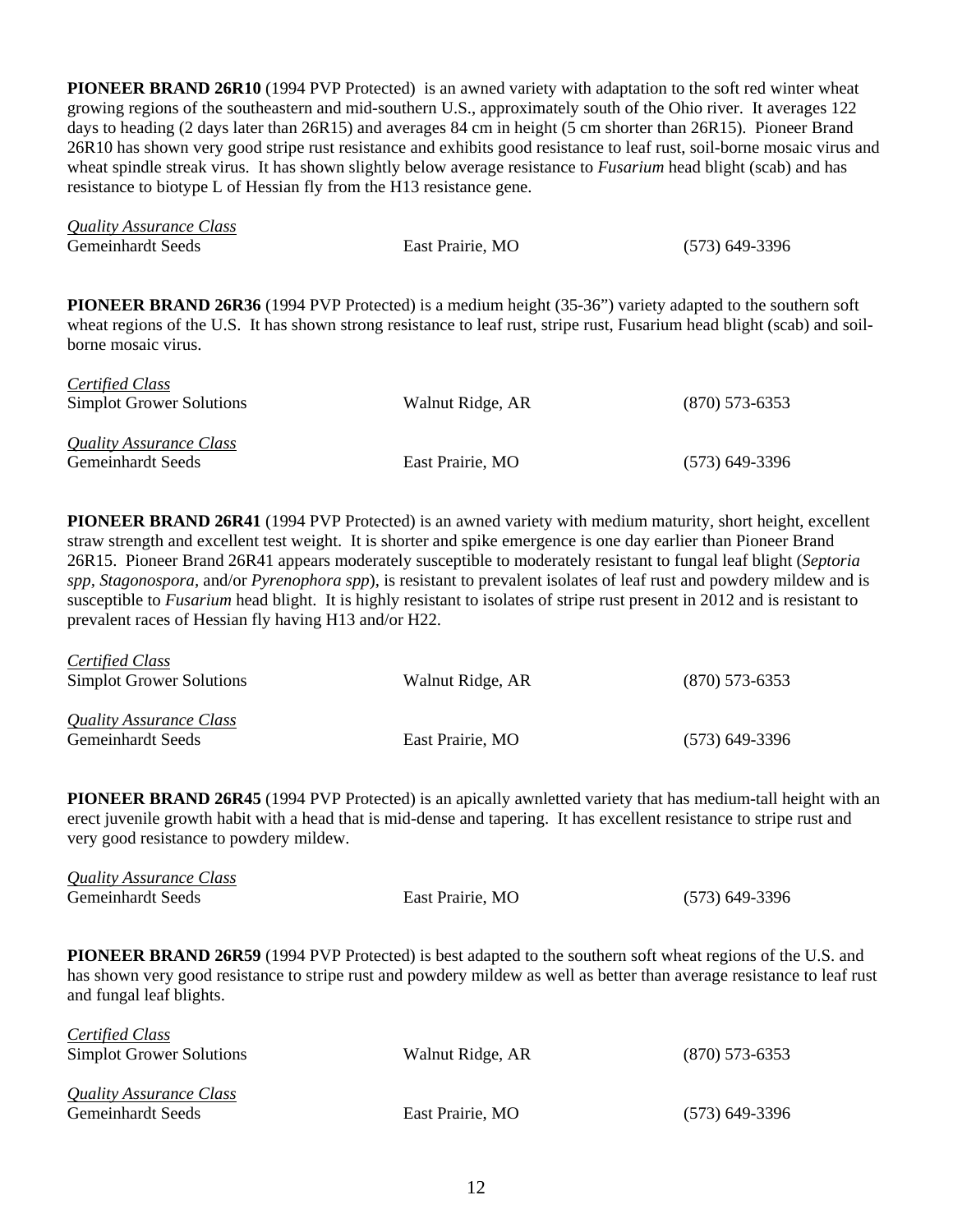**ROANE** is a full season, high yielding, awnletted variety with exceptionally high test weight and resistance or tolerance to a broad spectrum of plant pathogens and insect pests. It is approximately 1" taller than Coker 9803 and 1" shorter than FFR 555W. Straw strength is similar to FFR 555W and superior to Jackson. Winter hardiness is similar to Madison and superior to Jackson. Roane has some resistance to barley yellow dwarf virus and is resistant to the prevalent races of leaf rust. It lacks any known genetic resistance to stem rust. Roane expresses an intermediate level of resistance to soil borne mosaic virus, wheat spindle streak virus and leaf/glume blotch. It possesses moderate tolerance to head scab and is resistant to biotypes B, C, E and GP of Hessian fly.

| <b>Foundation Class</b><br><b>Missouri Foundation Seeds</b>                     | Columbia, MO                                    | $(573) 884 - 7333$                                       |
|---------------------------------------------------------------------------------|-------------------------------------------------|----------------------------------------------------------|
| Certified Class<br><b>Ferguson Seed Farms</b><br>Strobel Seed<br>Ken Tevis Seed | Glasgow, MO<br>Concordia, MO<br>Hughesville, MO | $(660)$ 338-5105<br>$(660)$ 463-2895<br>$(660)$ 460-0648 |

**SY RICHIE** (1994 PVP Protected – Title V) is an awnletted variety and is medium in height. It has a mid-season maturity, yellow anther color and flag leaf at boot stage is recurved and twisted. SY Richie has shown resistance to current races of powdery mildew, stripe rust and leaf rust and is considered susceptible to Hessian fly.

| <b>Registered/Certified Class</b> |              |                  |
|-----------------------------------|--------------|------------------|
| Kincaid Seed Company              | Jasper, MO   | $(417)$ 394-3100 |
| <b>Stratton Seed Company</b>      | Anniston, MO | $(573)$ 649-3520 |

**SY VIPER** (1994 PVP Protected – Title V) is a medium maturity variety that averages 39" in height found to be adapted to southeastern MO, eastern AR, western TN and KY, the 'Delta' region of MS, north LA, eastern NC and northeastern SC. It has shown moderate resistance to current races of powdery mildew and moderate susceptibility to leaf rust in the area of adaptationand is susceptible to several current races of powdery mildew.

| <b>Registered &amp; Certified Class</b> |            |                  |
|-----------------------------------------|------------|------------------|
| Dorroh Seed $&$ Supply                  | Hayti, MO  | $(573)$ 359-2222 |
| Stoddard County Seed & Feed             | Dudley, MO | $(573)$ 624-6666 |
| <b>Tanner Seed Company</b>              | Bernie, MO | $(573)$ 276-2286 |

**TRUMAN** (1994 PVP Protected – Title V) is an apically awnletted variety with moderately tall plant height and full season maturity (comparable to Cardinal and 3-4 days later than Roane). It has good winter hardiness and is moderately tolerant of acid soils. Truman has a high level of broad-based resistance to *Fusarium* head blight (scab). It is resistant to stripe rust and has above average resistance to *Septoria* leaf blotch. Truman is moderately resistant to soil borne mosaic virus and moderately susceptible to barley yellow dwarf virus. It is susceptible to leaf rust, stem rust and all biotypes of Hessian fly.

| <b>Foundation Class</b>   |              |                    |
|---------------------------|--------------|--------------------|
| Missouri Foundation Seeds | Columbia, MO | $(573) 884 - 7333$ |
|                           |              |                    |
| Certified Class           |              |                    |
| Andrews Farm & Seed       | Carthage, MO | $(417)$ 246-5510   |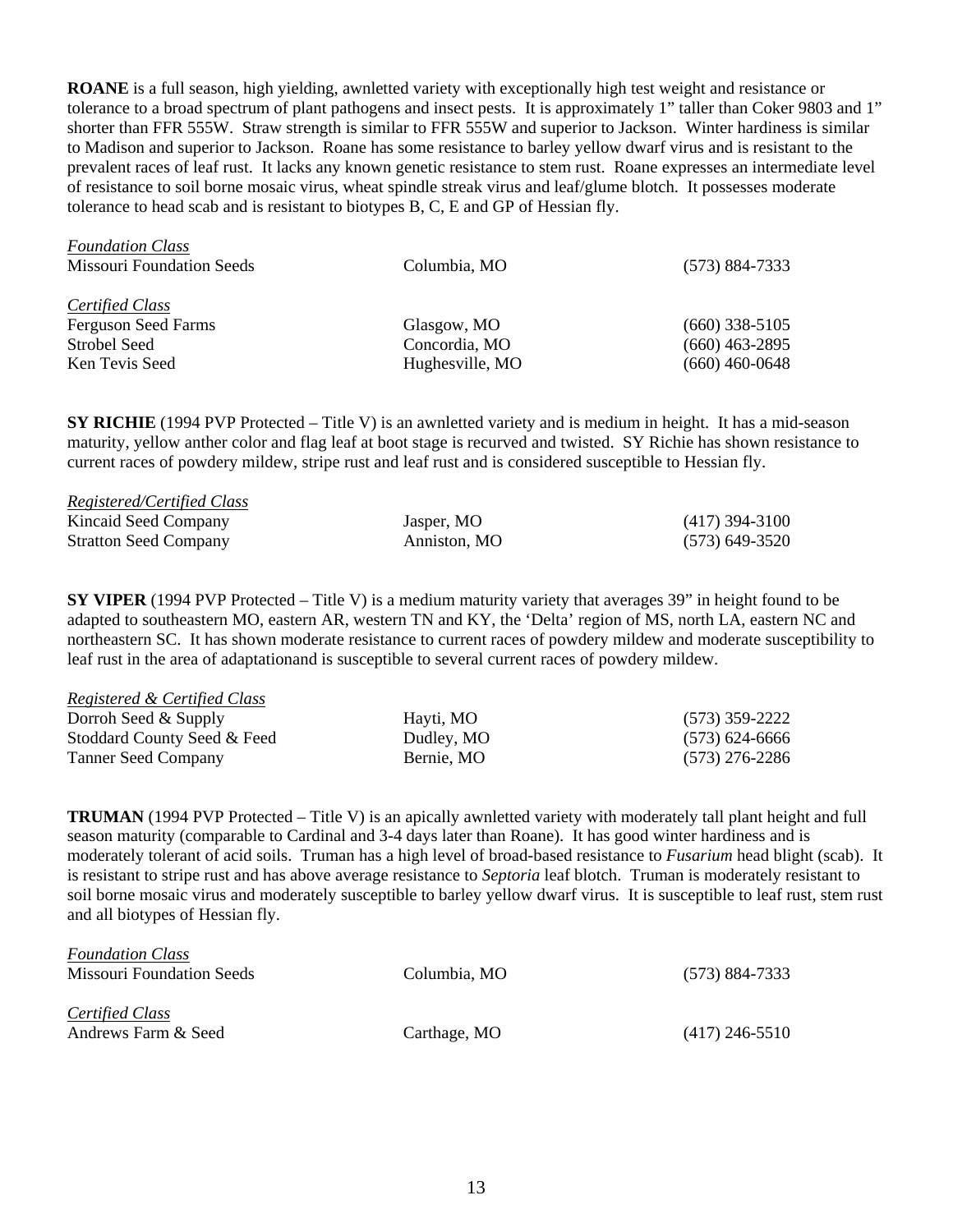**WB2606** is a medium-late maturity variety that has very good standability & winter hardiness and excellent test weight. WB2606 scores 5 for leaf rust, 4 for powdery mildew, 3 for stripe rust and 3 for fusarium head blight (scab) on a scale of 1-9 with 1 being best.

| <b>Certified Class</b> |            |                  |
|------------------------|------------|------------------|
| Danny Ball Farms       | Jasper, MO | $(417)$ 437-0263 |

**XL 210** is an awnletted variety and medium in height. It has an ultra-early maturity and good standibility. XL210 is resistant to powdery mildew, leaf rust, glume blotch, and septoria tritici. It has moderate resistance to stripe rust and soil-borne mosaic virus.

| Quality Assurance Class |                |                  |
|-------------------------|----------------|------------------|
| Service & Supply CO-OP  | Bellflower, MO | $(573)$ 835-2485 |

**XL 222** is an early maturing variety that averages 39" in height with good standability. It has strong resistance to fusarium head blight (scab), common and stripe leaf rust and very good tolerance to *Septoria tritici.* XL 222 is moderately susceptible to powdery mildew and soil borne mosaic.

| <b>Quality Assurance Class</b> |                |                  |
|--------------------------------|----------------|------------------|
| Service & Supply CO-OP         | Bellflower, MO | $(573)$ 835-2485 |

**XL 297** is a medium maturity, tip-awned (awnletted) variety that averages 36"in height with excellent standability and high test weight. It scores 4 for barley yellow dwarf virus resistance, 2 for leaf rust resistance, 1 for stripe rust resistance, 4 for *Fusarium* head blight (scab) resistance, 1 for *Septoria* leaf blotch resistance and 2 for powdery mildew resistance on a scale of 1-9 with 1 being most resistant.

*Quality Assurance Class*  Service & Supply CO-OP Bellflower, MO (573) 835-2485

**XL 332** is an awnless variety with medium height that has a wide adaption to soil and geography and responds well to a high management program. It scores 1 for leaf rust resistance, 2 for standability, test weight, winerhardiness, stripe rust, powdery mildew & septoria resistance and 3 for fusarium head blight (scab) resistance on a scale of 1-5 with 1 being excellent.

*Quality Assurance Class*  Service & Supply CO-OP Bellflower, MO (573) 835-2485

## **TRITICALE**

**641512175 (SURGE)** (1994 PVP Protected) is an awnless facultative variety with medium winter hardiness, tall plant height and very late maturity. It has respectable late boot stage silage yield and excellent pre-dough forage quality.

| <u>Certified Class</u>       |              |                  |
|------------------------------|--------------|------------------|
| Parsons Seed Cleaning        | Albany, MO   | $(660)$ 726-3774 |
| <b>Stratton Seed Company</b> | Anniston, MO | $(573)$ 649-3520 |